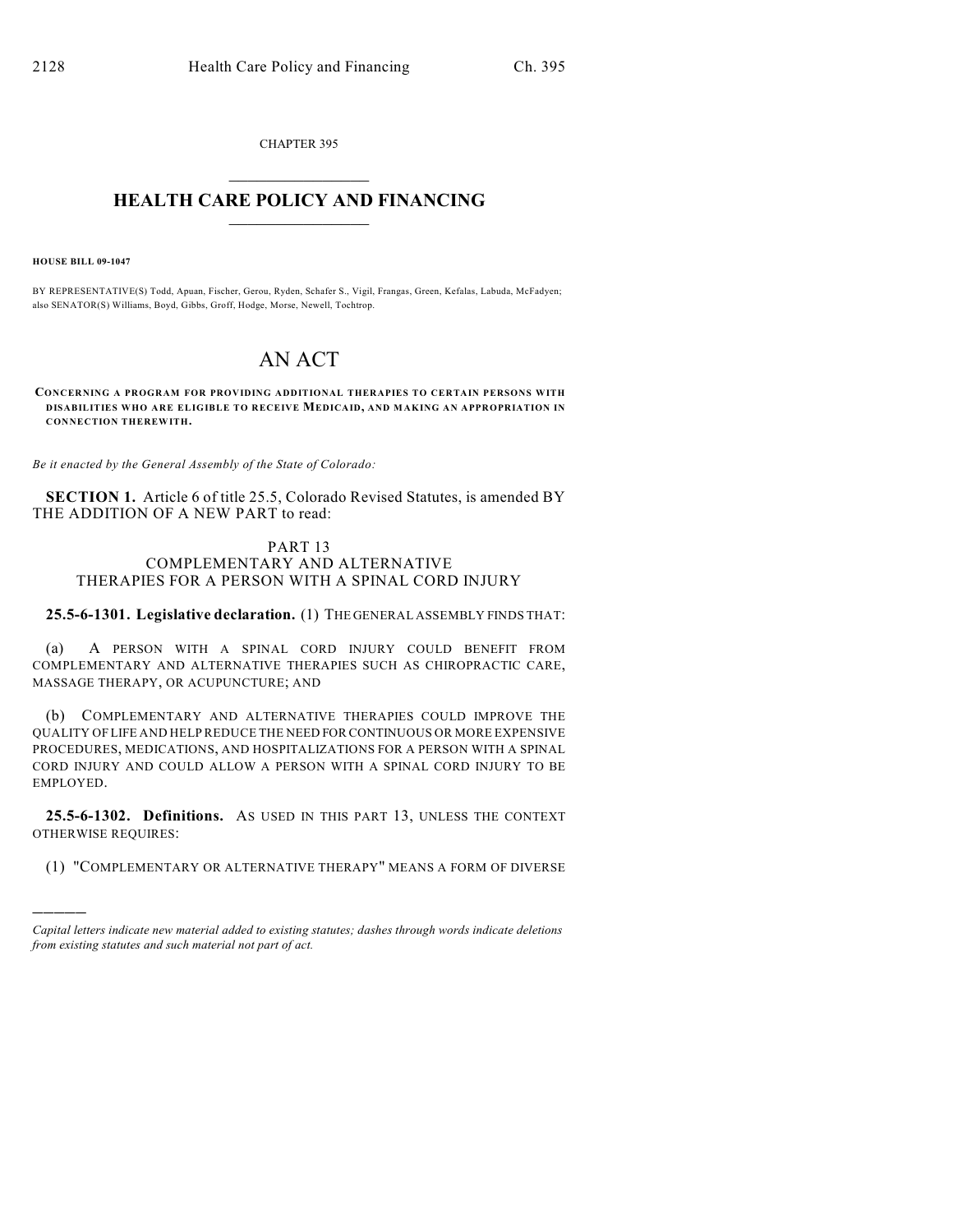HEALTH CARE THERAPY NOT PROVIDED FOR UNDER THIS ARTICLE OR ARTICLE 4 OR 5 OF THIS TITLE PRIOR TO THE EFFECTIVE DATE OF THIS PART 13 BUT AUTHORIZED BY THE RULES OF THE STATE BOARD ADOPTED PURSUANT TO SECTION 25.5-6-1303 (4). THE THERAPY SHALL BE LIMITED TO CHIROPRACTIC CARE, MASSAGE THERAPY, AND ACUPUNCTURE PERFORMED BY LICENSED OR CERTIFIED PROVIDERS.

(2) "ELIGIBLE PERSON WITH A DISABILITY" MEANS A PERSON WITH A DISABILITY WHO MEETS THE ELIGIBILITY CRITERIA SPECIFIED IN SECTION 25.5-6-1303 (2) (b).

(3) "PILOT PROGRAM" MEANS THE PILOT PROGRAM AUTHORIZED PURSUANT TO SECTION 25.5-6-1303 TO ALLOW AN ELIGIBLE PERSON WITH A DISABILITY TO RECEIVE COMPLEMENTARY AND ALTERNATIVE THERAPIES.

**25.5-6-1303. Pilot program - complementary or alternative therapies - rules.** (1) THE GENERAL ASSEMBLY AUTHORIZES THE STATE DEPARTMENT TO IMPLEMENT A PILOT PROGRAM THAT WOULD ALLOW AN ELIGIBLE PERSON WITH A DISABILITY TO RECEIVE COMPLEMENTARY OR ALTERNATIVE THERAPIES TO THE EXTENT AUTHORIZED BY FEDERAL WAIVER. THE PILOT PROGRAM SHALL BEGIN NO LATER THAN JANUARY 1, 2012. THE STATE DEPARTMENT SHALL DESIGN AND IMPLEMENT THE PILOT PROGRAM WITH INPUT FROM AN ADVISORY COMMITTEE THAT SHALL INCLUDE, BUT NEED NOT BE LIMITED TO, PERSONS WITH SPINAL CORD INJURIES WHO ARE RECEIVING COMPLEMENTARY OR ALTERNATIVE THERAPIES. THE STATE DEPARTMENT IS AUTHORIZED TO SEEK ANY FEDERAL WAIVERS THAT MAY BE NECESSARY TO IMPLEMENT THIS PART 13.

(2) (a) THE PURPOSE OF THE PILOT PROGRAM SHALL BE TO EXPAND THE CHOICE OF THERAPIES AVAILABLE TO ELIGIBLE PERSONS WITH DISABILITIES, TO STUDY THE SUCCESS OF COMPLEMENTARY AND ALTERNATIVE THERAPIES, AND TO PRODUCE AN OVERALL COST SAVINGS FOR THE STATE COMPARED TO THE ESTIMATED EXPENDITURES THAT WOULD HAVE OTHERWISE BEEN SPENT FOR THE SAME PERSONS WITH SPINAL CORD INJURIES ABSENT THE PILOT PROGRAM.

(b) IN ORDER TO QUALIFY AND TO REMAIN ELIGIBLE FOR THE PILOT PROGRAM AUTHORIZED BY THIS SECTION, A PERSON SHALL:

(I) BE DIAGNOSED WITH A SPINAL CORD INJURY;

(II) BE WILLING TO PARTICIPATE IN THE PILOT PROGRAM;

(III) DEMONSTRATE A CURRENT NEED, AS FURTHER DEFINED IN RULE BY THE STATE BOARD, FOR COMPLEMENTARY OR ALTERNATIVE THERAPIES; AND

(IV) BE ELIGIBLE FOR MEDICAID, INCLUDING BUT NOT LIMITED TO PERSONS WHOSE GROSS INCOME DOES NOT EXCEED THREE HUNDRED PERCENT OF THE CURRENT FEDERAL SUPPLEMENTAL SECURITY INCOME BENEFIT LEVEL AND WHO ARE ELIGIBLE FOR A HOME- AND COMMUNITY-BASED PROGRAM AUTHORIZED PURSUANT TO THIS TITLE OR THE CONSUMER-DIRECTED ATTENDANT SUPPORT PILOT PROGRAM AUTHORIZED PURSUANT TO PART 10 OF ARTICLE 6 OF THIS TITLE.

(3) THE STATE DEPARTMENT SHALL DEVELOP THE ACCOUNTABILITY REQUIREMENTS FOR THE PILOT PROGRAM NECESSARY TO SAFEGUARD THE USE OF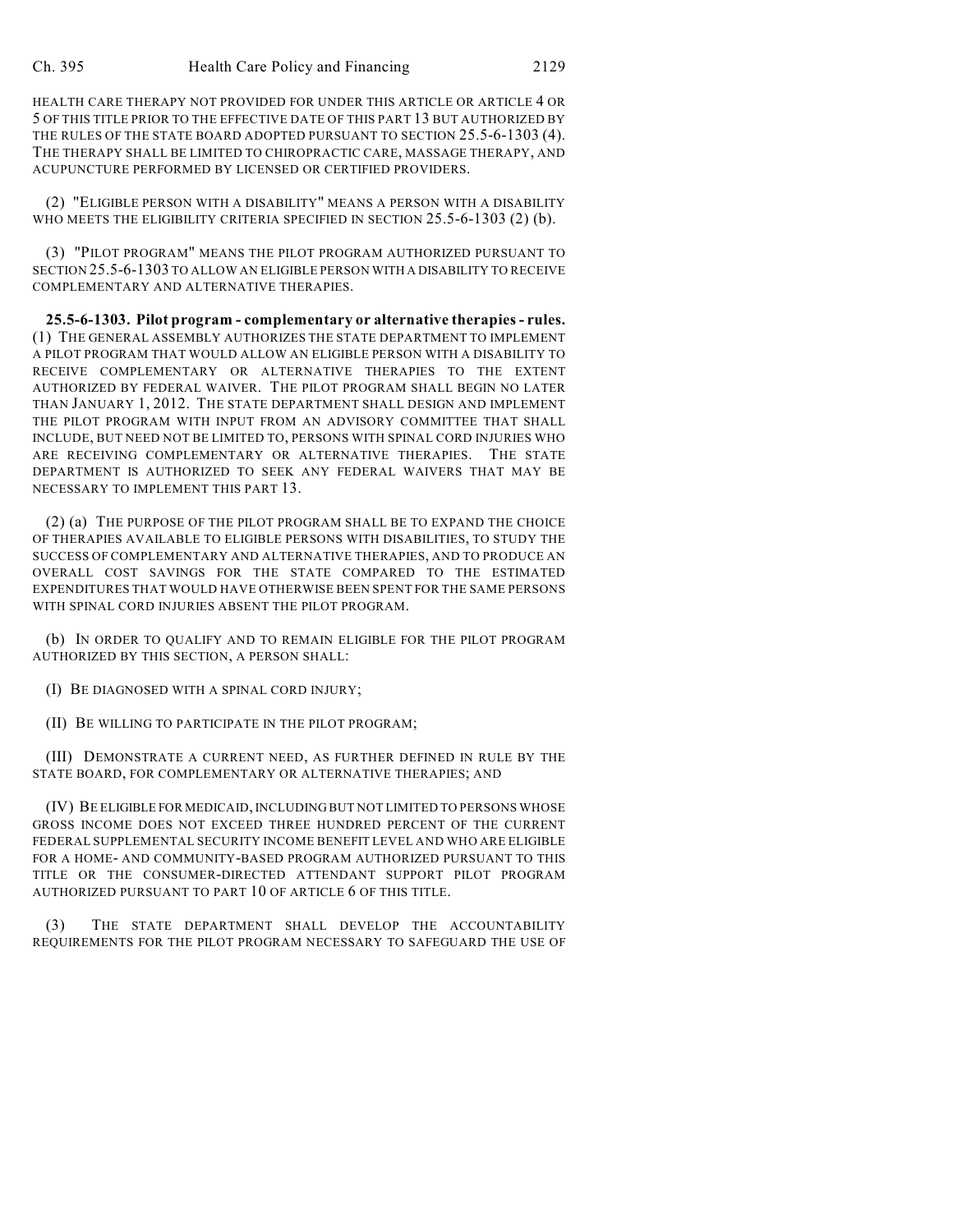PUBLIC MONEYS AND TO PROMOTE EFFECTIVE AND EFFICIENT SERVICE DELIVERY.

(4) THE STATE BOARD SHALL ADOPT RULES AS NECESSARY FOR THE IMPLEMENTATION AND ADMINISTRATION OF THE PILOT PROGRAM.

(5) THE STATE DEPARTMENT SHALL CAUSE TO BE CONDUCTED AN INDEPENDENT EVALUATION OF THE PILOT PROGRAM TO BE COMPLETED BY THE END OF THE THIRD YEAR OF THE PILOT PROGRAM. THE STATE DEPARTMENT SHALL PROVIDE A REPORT OF THE EVALUATION TO THE HEALTH AND HUMAN SERVICES COMMITTEES OF THE SENATE AND THE HOUSE OF REPRESENTATIVES, OR ANY SUCCESSOR COMMITTEES, BY AUGUST 1, 2015. THE REPORT ON THE EVALUATION SHALL INCLUDE THE FOLLOWING:

(a) THE NUMBER OF ELIGIBLE PERSONS WITH DISABILITIES PARTICIPATING IN THE PILOT PROGRAM;

(b) THE COST-EFFECTIVENESS OF THE PILOT PROGRAM;

(c) FEEDBACK FROM CONSUMERS AND THE STATE DEPARTMENT CONCERNING THE PROGRESS AND SUCCESS OF THE PILOT PROGRAM;

(d) ANY CHANGES TO THE HEALTH STATUS OR HEALTH OUTCOMES OF THE PERSONS PARTICIPATING IN THE PILOT PROGRAM;

(e) OTHER INFORMATION RELEVANT TO THE SUCCESS AND PROBLEMS OF THE PILOT PROGRAM; AND

(f) RECOMMENDATIONS CONCERNING THE FEASIBILITY OFCONTINUING THE PILOT PROGRAM BEYOND THE PILOT STAGE AND CHANGES, IF ANY, THAT ARE NEEDED.

(6) THE STATE DEPARTMENT IS AUTHORIZED TO SEEK AND ACCEPT GIFTS, GRANTS, OR DONATIONS FROM PRIVATE OR PUBLIC SOURCES FOR THE PURPOSES OF THIS PART 13; EXCEPT THAT THE STATE DEPARTMENT SHALL NOT ACCEPT A GIFT, GRANT, OR DONATION IF IT IS SUBJECT TO CONDITIONS THAT ARE INCONSISTENT WITH THIS PART 13 OR ANY OTHER LAW OF THE STATE. THE STATE DEPARTMENT SHALL TRANSMIT ALL PRIVATE AND PUBLIC MONEYS RECEIVED THROUGH GIFTS, GRANTS, OR DONATIONS TO THE STATE TREASURER, WHO SHALL CREDIT THE SAME TO THE DEPARTMENT OF HEALTH CARE POLICY AND FINANCING CASH FUND CREATED PURSUANT TO SECTION 25.5-1-109.

(7) UNLESS THE STATE DEPARTMENT RECEIVES SUFFICIENT MONEYS FROM EITHER THE GENERAL FUND OR FROM GIFTS, GRANTS, AND DONATIONS MADE PURSUANT TO SUBSECTION (6) OF THIS SECTION, THE STATE DEPARTMENT SHALL NOT BE REQUIRED TO SEEK FEDERAL APPROVAL OR IMPLEMENT THE PILOT PROGRAM.

**25.5-6-1304. Repeal of part.** THIS PART 13 IS REPEALED, EFFECTIVE SEPTEMBER 1, 2015.

**SECTION 2. Appropriation.** In addition to any other appropriation, there is hereby appropriated, to the department of health care policy and financing, executive director's office, for general administration, for the fiscal year beginning